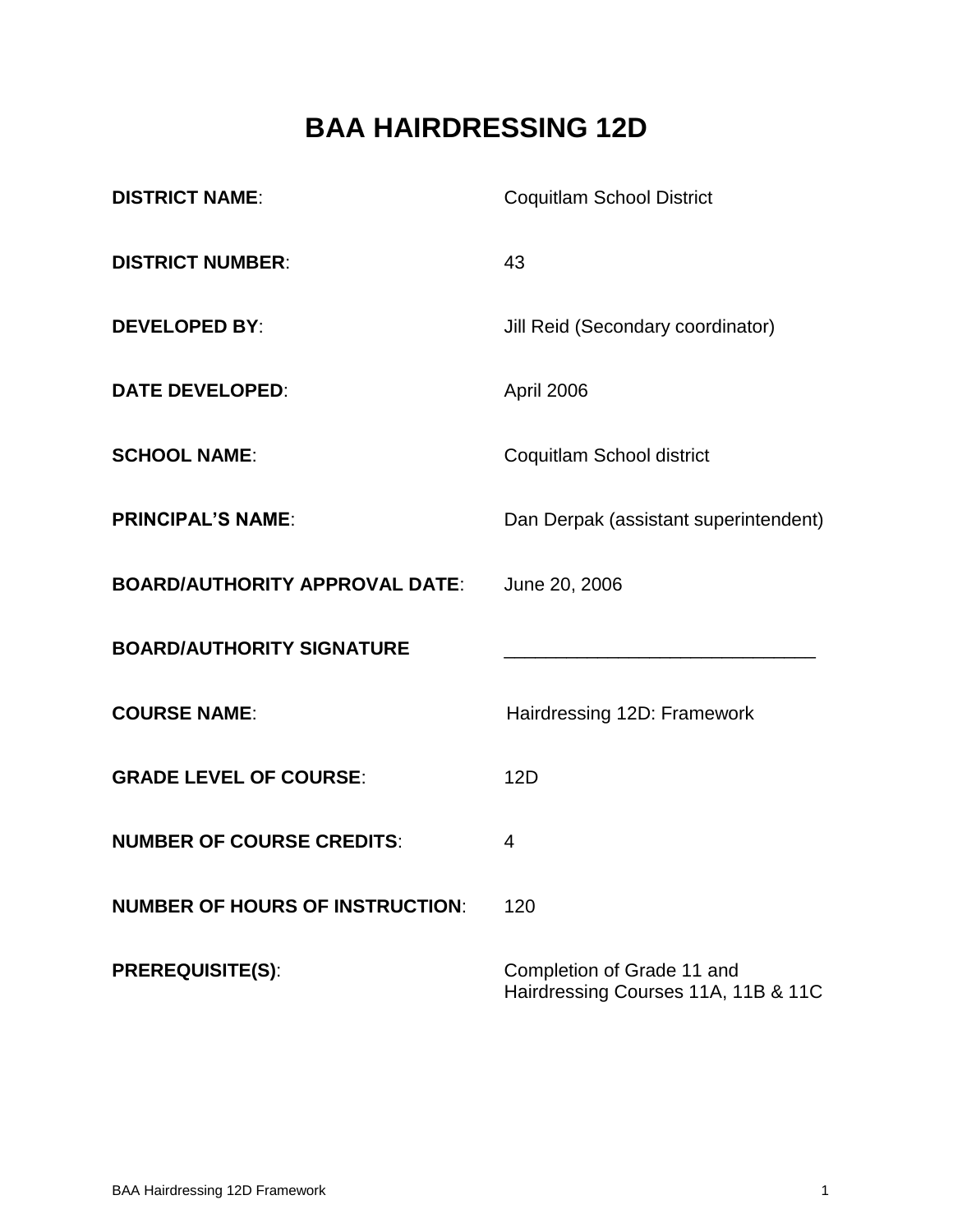## **SPECIAL TRAINING, FACILITIES OR EQUIPMENT REQUIRED**:

Hairdressing Salon, "Tools of the Trade"

#### **COURSE SYNOPSIS**:

Hairdressing 12D prepares students to work in a professional salon environment by teaching, through theory and practice, the interpersonal skills and personal attributes that are essential to be a successful hairdresser.

**This course satisfies the Portfolio requirements in Employability Skills Core and Choice - Aspects 4.2, 4.3, and 4.4, and Education and Career Planning Core and Choice - Aspects 3.2, 3.3, and 3.4.** 

#### **RATIONALE**:

As an extension of Hairdressing 12 A, the focus of this course is to provide students with ongoing and continuing instruction in the operation and management of a hair salon and in the development of interpersonal skills. Concepts previously covered in Hairdressing 12A are expanded and developed in greater detail.

This course is taken concurrently with three other hairdressing courses which emphasis practical skill development.

| <b>UNIT</b> | <b>TITLE</b>                    | <b>TIME</b> |
|-------------|---------------------------------|-------------|
|             | <b>Professional Conduct</b>     | 30          |
| ົາ          | <b>Trade Practices</b>          | 30          |
| 3           | Salon Retailing                 | 10          |
| Δ           | <b>Salon Operation</b>          | 30          |
| 5           | <b>Salon Business</b>           | 10          |
| 6           | <b>Professional Enhancement</b> | 10          |
|             |                                 | 120         |

## **ORGANIZATIONAL STRUCTURE**

## **UNIT 1**: **Professional Conduct**

The goal of this unit is to help students understand and develop professional practices and interpersonal skills that are essential for success in working with co-workers and clients.

#### **Curriculum Organizers**

- Team work
- Ethics and Code of Conduct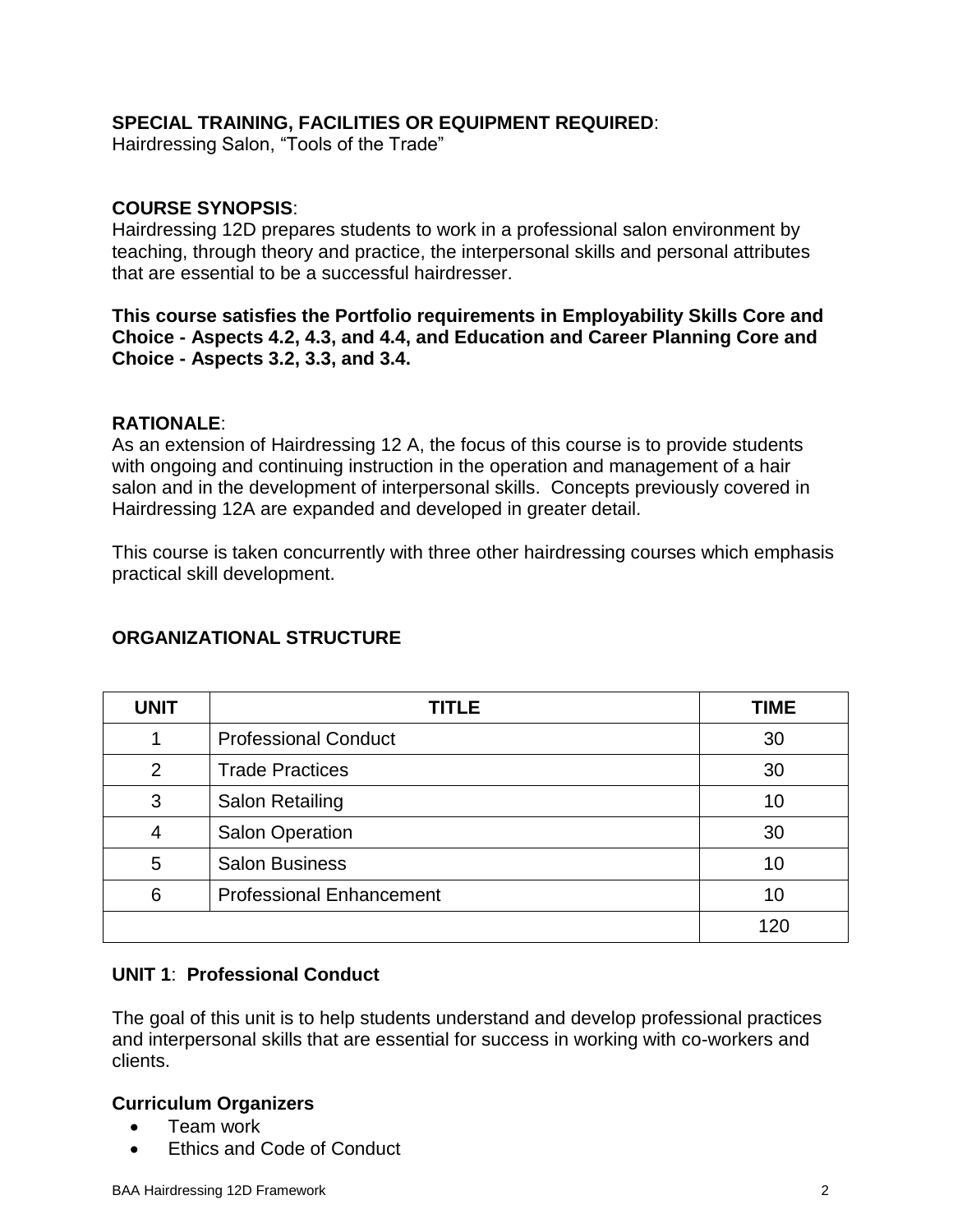- **Portfolio Employability Skills Core**
- **Portfolio Employability Skills Choice Aspects 4.2, 4.3, 4.4**

## **Learning Outcomes**

*It is expected that students will be able to:*

- Identify and discuss interpersonal skills that contribute to the development of a strong team
- Discuss individual roles and responsibilities in creating effective teams
- Demonstrate being an effective team member
- Define personal ethics and professional ethics
- Discuss the relationship between personal ethics and professional ethics
- Discuss the Code of Professional Ethics
- Establish and define a personal system of moral principles and values which form the bases of personal ethics

## **UNIT 2: Trade Practices**

The goal of this unit is to help students the Secondary School Apprenticeship Program and the rules and procedures for professional licensing..

## **Curriculum Organizers**

- SSA Program Requirements
- Professional licensing and examination
- **Portfolio Education and Career Planning Core**
- **Portfolio Education and Career Planning Choice Aspects 3.2, 3.3, and 3.4**

## **Learning Outcomes**

*It is expected that students will be able to:*

- Implement procedures and attain proper paperwork for SSA registration
- Investigate provincial requirements for licensing in BC
- Complete work experience hours (can be used for Portfolio Aspect 3.1)
- Create a career plan incorporating #1 and #2 above (can be used for Portfolio Aspects 3.2, 3.3, and 3.4)

## **Unit 3: Salon Retailing**

The goal of this unit is to help students understand the importance of salon retailing to the business aspects of a salon and to the service for clients.

## **Curriculum Organizers**

- Retailing Fundamentals
- Product Control
- Selling Techniques
- Service to Clients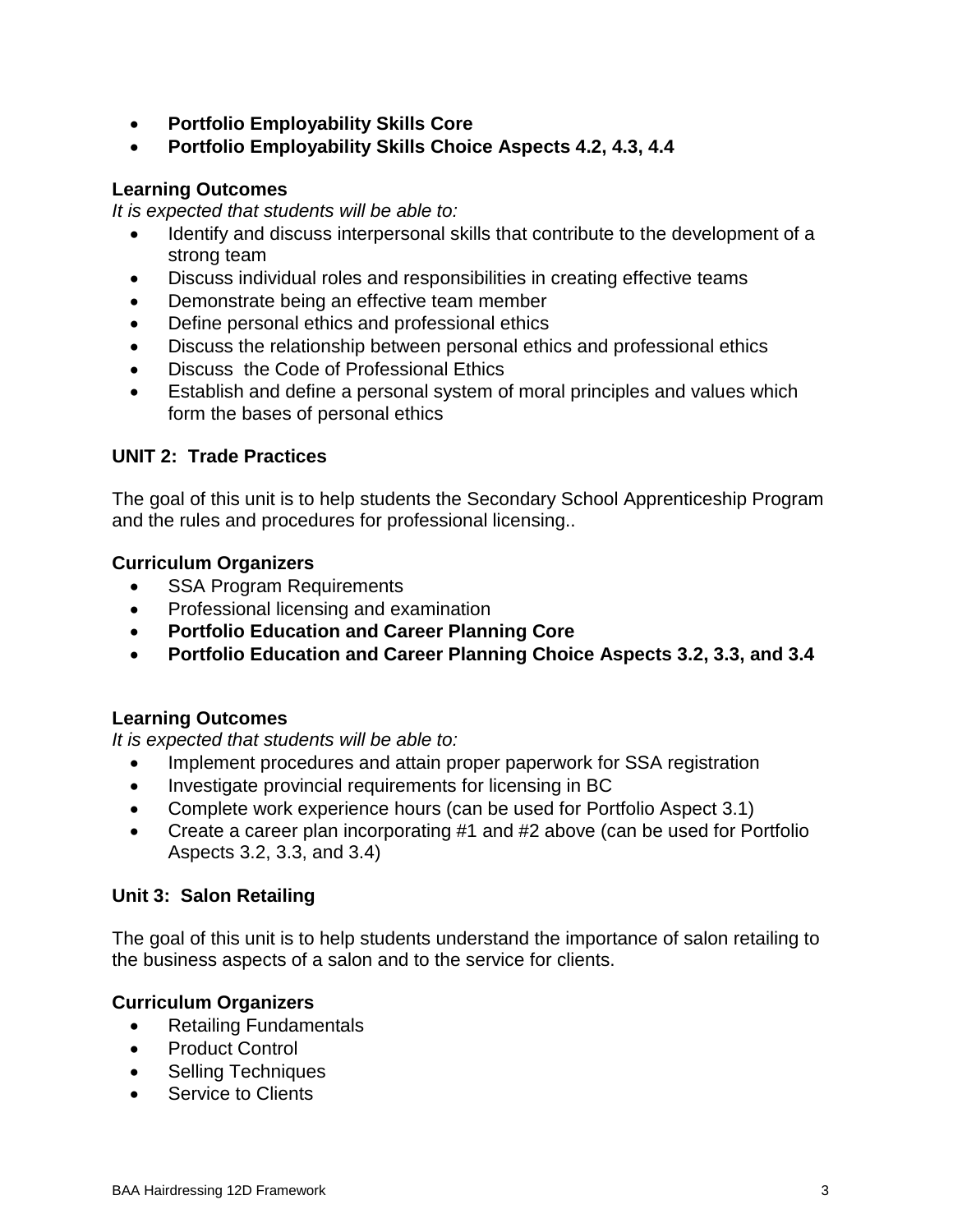## **Learning Outcomes**

*It is expected that students will be able to:*

- Identify and discuss fundamental of retailing including selecting products for client needs, ordering, selling and analysing sales and sales trends, and display and merchandising
- Follow existing procedures for inventory control
- Identify and discuss effective selling techniques
- Demonstrate consultation skills in recommending products and helping clients select products for their personal use

# **UNIT 4: Salon Operation**

This unit provides students with the basic principles of salon operation such as advertising, inventory control, and employee duties and responsibilities.

## **Curriculum Organizers**

- Advertising
- Inventory Control
- Employee duties and responsibilities

## **Learning Outcomes**

*It is expected that students will be able to:*

- Identify and discuss the pros and cons of a variety of advertising mediums.
- Analyse advertising mediums with respect to location and clientele of the salon.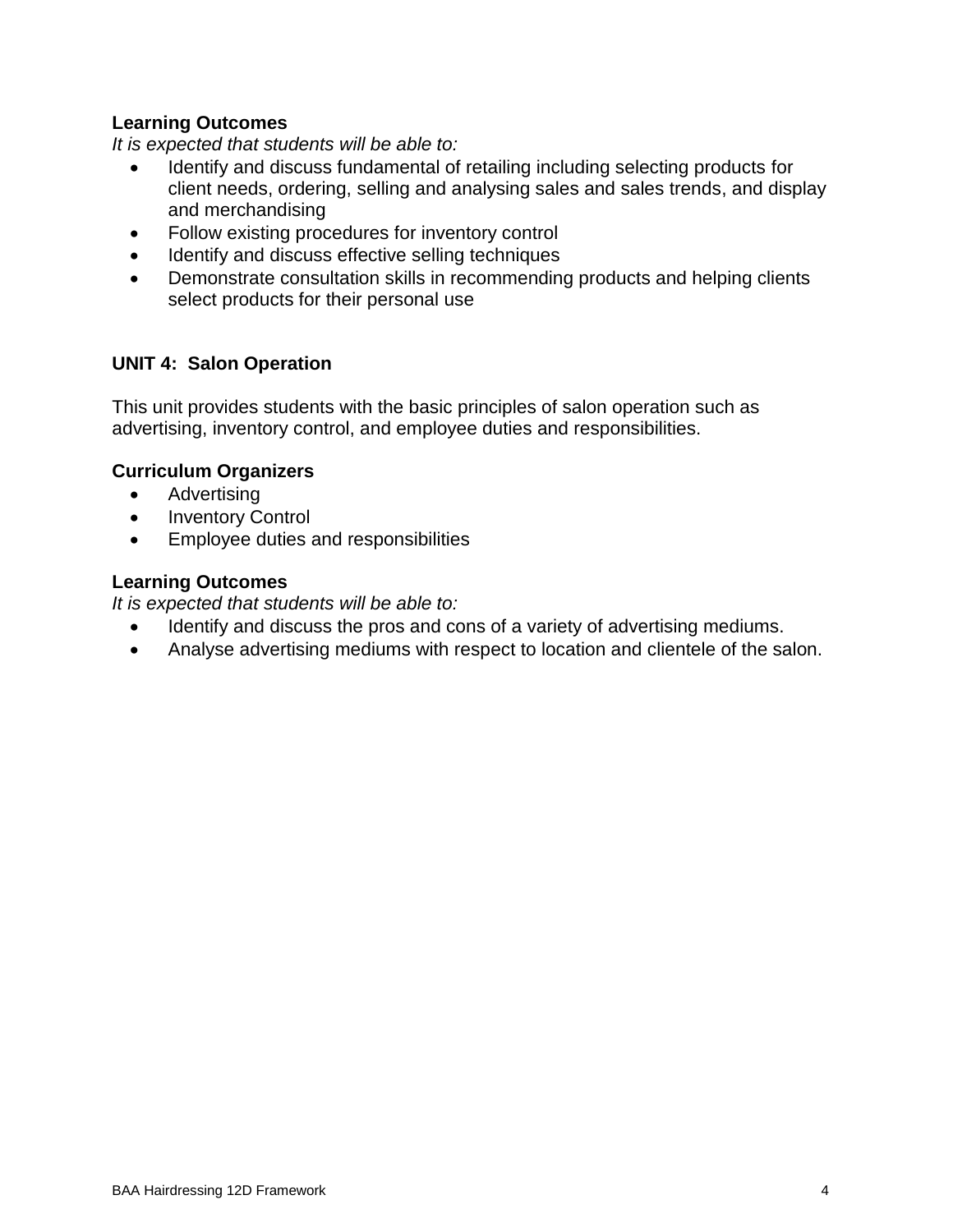- Discuss the importance of inventory control in maintaining profit margins
- List the duties and responsibilities of various jobs within the salon.
- List the primary responsibilities of the receptionist.
- Discuss the importance of good communication skills in telephone skills.

#### **UNIT 5: Salon Business**

This unit provides students with an overview of the ownership and management of a hair salon.

# **Curriculum Organizers**

- Hiring Employees
- Compensation structures
- Business Management

#### **Learning Outcomes**

*It is expected that students will be able to:*

- Identify good hiring practices and discuss their importance to the success of the salon.
- Identify three pay systems: commission, salary, and salary plus commission.
- Identity basic business management principles profit and loss, inventory control, the role of retailing, client base and budgeting.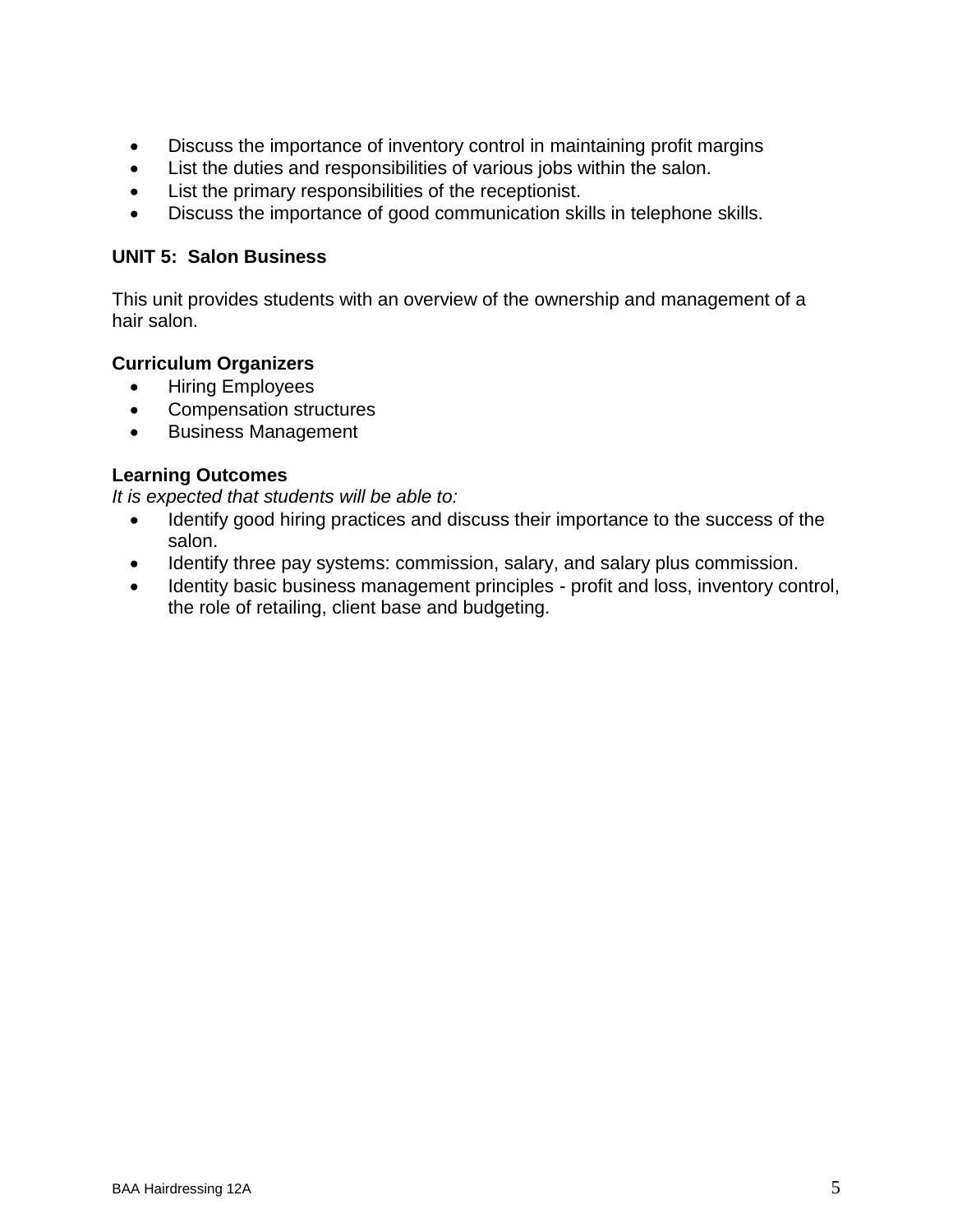# **UNIT 6 : Professional Enhancement**

This unit provides students with information about professional development opportunities and stresses the importance of life long learning to hone skills.

#### **Curriculum Organizers:**

• Professional development opportunities

#### **Learning Outcomes**

*It is expected that students will be able to:*

Identify how and where to access professional development activities

## **INSTRUCTIONAL COMPONENT**:

- Instructional strategies will include:
- Demonstration videos
- Practical demonstrations
- Cooperative analyses and critiques
- Problem solving techniques
- **•** Guest Speakers

# **ASSESSMENT COMPONENT**:

- Effective formative assessment via:
	- o Clearly articulated and understood learning intentions and success criteria
	- o Questions posed by students, peers and teachers to move learning forward
		- Discussions and dialogue
	- $\circ$  Feedback that is timely, clear and involves a plan
	- o Students are resources for themselves and others peer and selfassessment
	- o Student ownership

Formative assessment used to adapt learning experiences and inquiry plans on an ongoing basis to meet specific learning goals.

Development, awareness and action, based upon metacognition intended to lead to learner independence and self-coaching.

Summative Assessment:

Summative assessments will be determined as students demonstrate proficiency/mastery toward particular learning outcomes. Summative assessments and final grades will reflect the following:

- Students will work collaboratively with the teacher to determine summative achievement on assignments and letter grades based upon dialogue, and evidence of learning
- Behaviour and work habits will NOT be included when determining letter grades